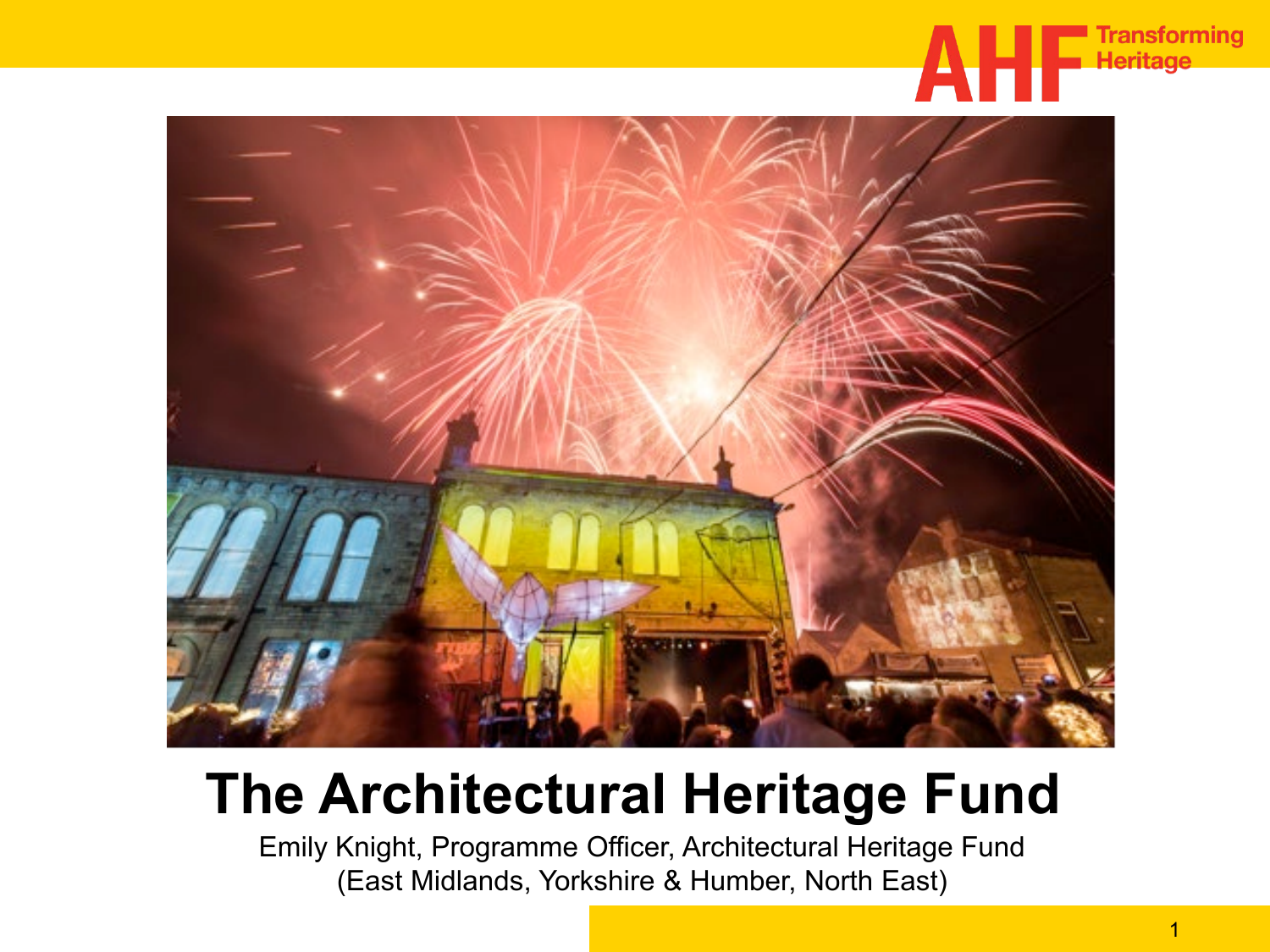- Introduction to the Architectural Heritage Fund
- Overview of loan offer
- Current grants programme: Transforming Places through **Heritage**
- Case studies
- Q&A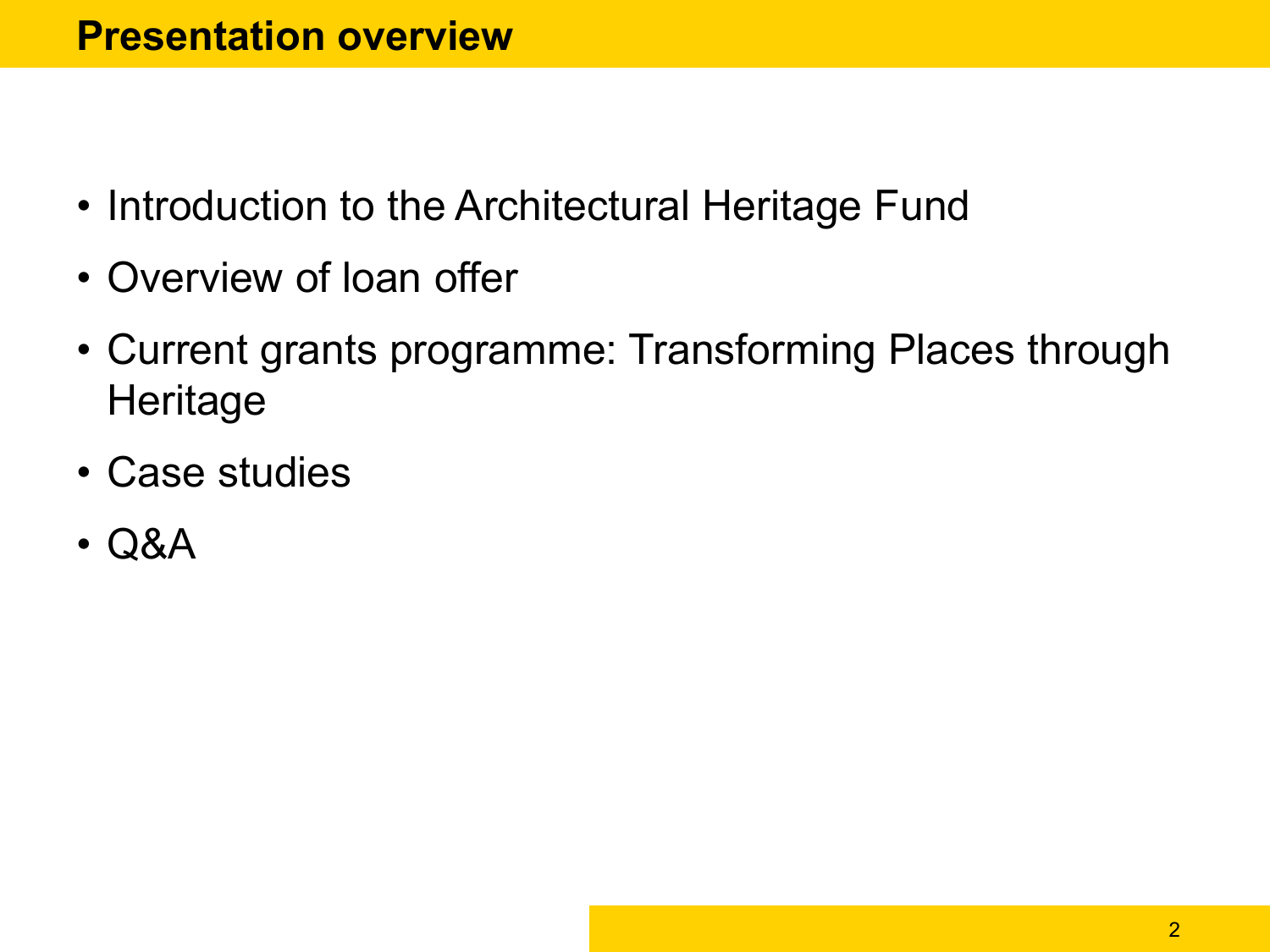## **Introduction to the AHF**

- Since 1970s AHF has awarded £125m of **loans** (900+ projects), £14m of **grants** (1,200+ projects)
- Promotes the **conservation** and sustainable **re-use** of historic buildings for the benefit of communities across the UK
- Provides **advice**, **support**, **grants** and **loans**



Hebden Bridge Town Hall, Hebden Bridge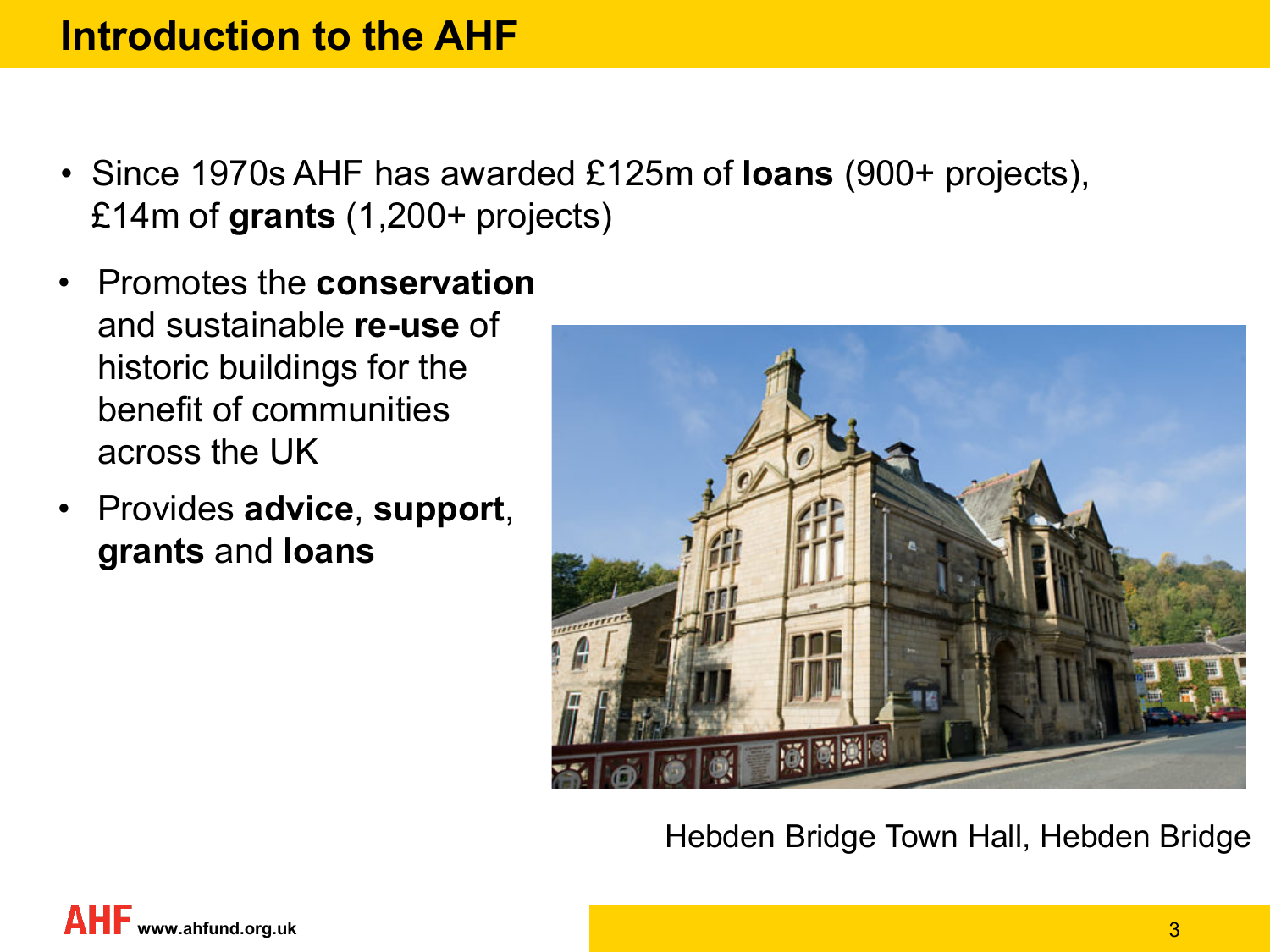## **Overview of loan offer**

- Only specialist lender in UK for heritage sector
- Loan funds to eligible **charities** and other **notfor-profit organisations** across the UK, either for:
	- the **acquisition** of a building, to provide **working capital** throughout a restoration project, to **bridge** further funding becoming available, or;
	- to **kick start enterprising activities** to secure the future sustainability of the organisation and the building.
- The building must be:
	- of **historic or architectural importance**  it may be listed, in a conservation area or;
	- may be of special significance to the community.
- Enquiry form:<https://ahfund.org.uk/hif-enquire>





Peterson's Smokehouse, Grimsby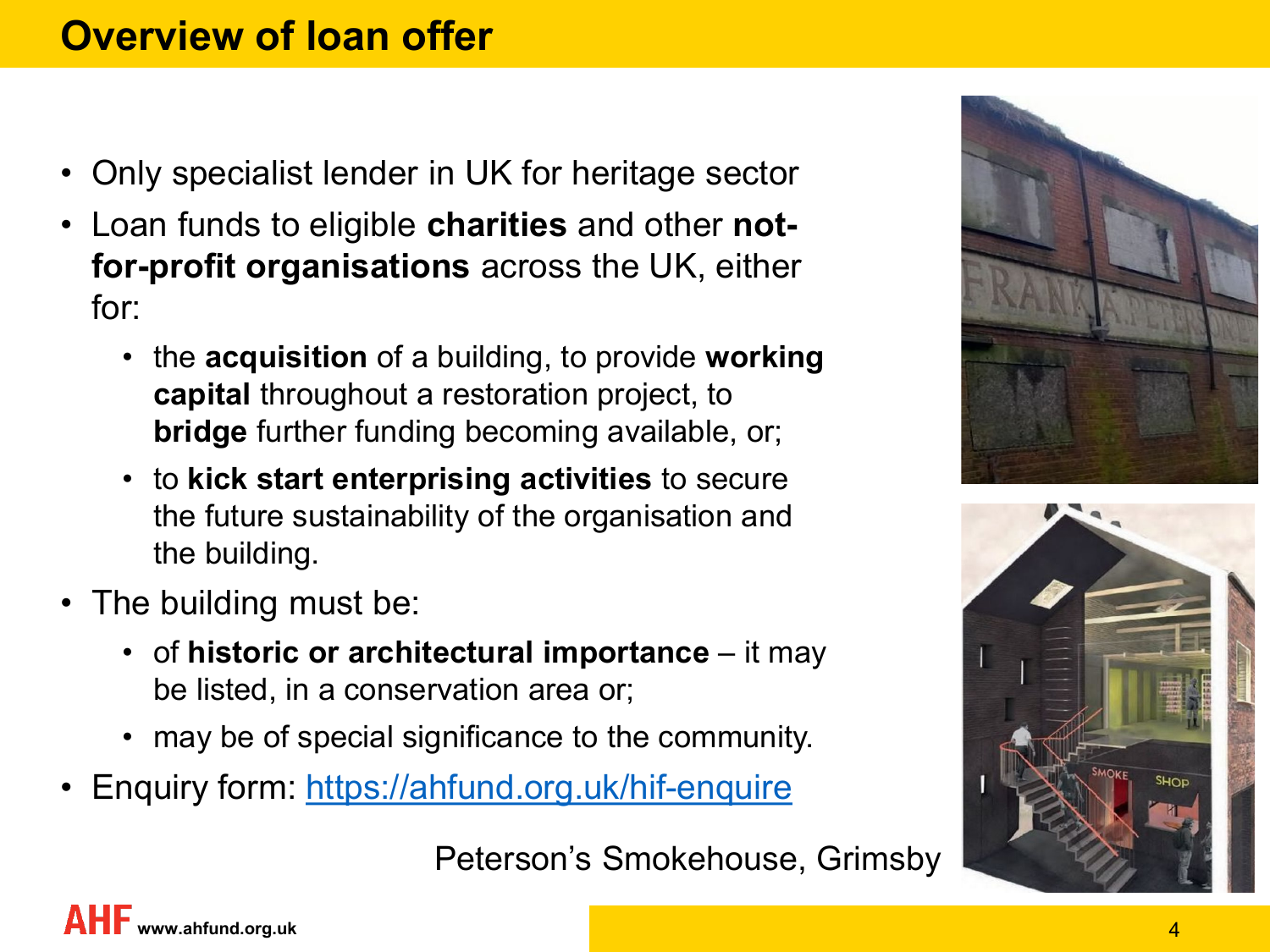## **Transforming Places through Heritage programme**

- England **2019 - 2023**
- Part of the wider **Future High Streets Fund**
- Reinvigorating England's **high streets** and **town centres**
- Supporting **charities**, **community** and **social enterprises** to regenerate historic buildings on high streets and in town centres
- **New uses** for vacant or underused historic buildings e.g. workspaces, art uses, community-led housing
- Support for projects at **different stages** of development (4 different types of grant, from viability to development)
- Grants can **range** from a few thousand pounds for viability studies, to up to £100k for development grants
- Programme guidance: <https://bit.ly/3k7EB6i> **AHF** www.ahfund.org.uk 5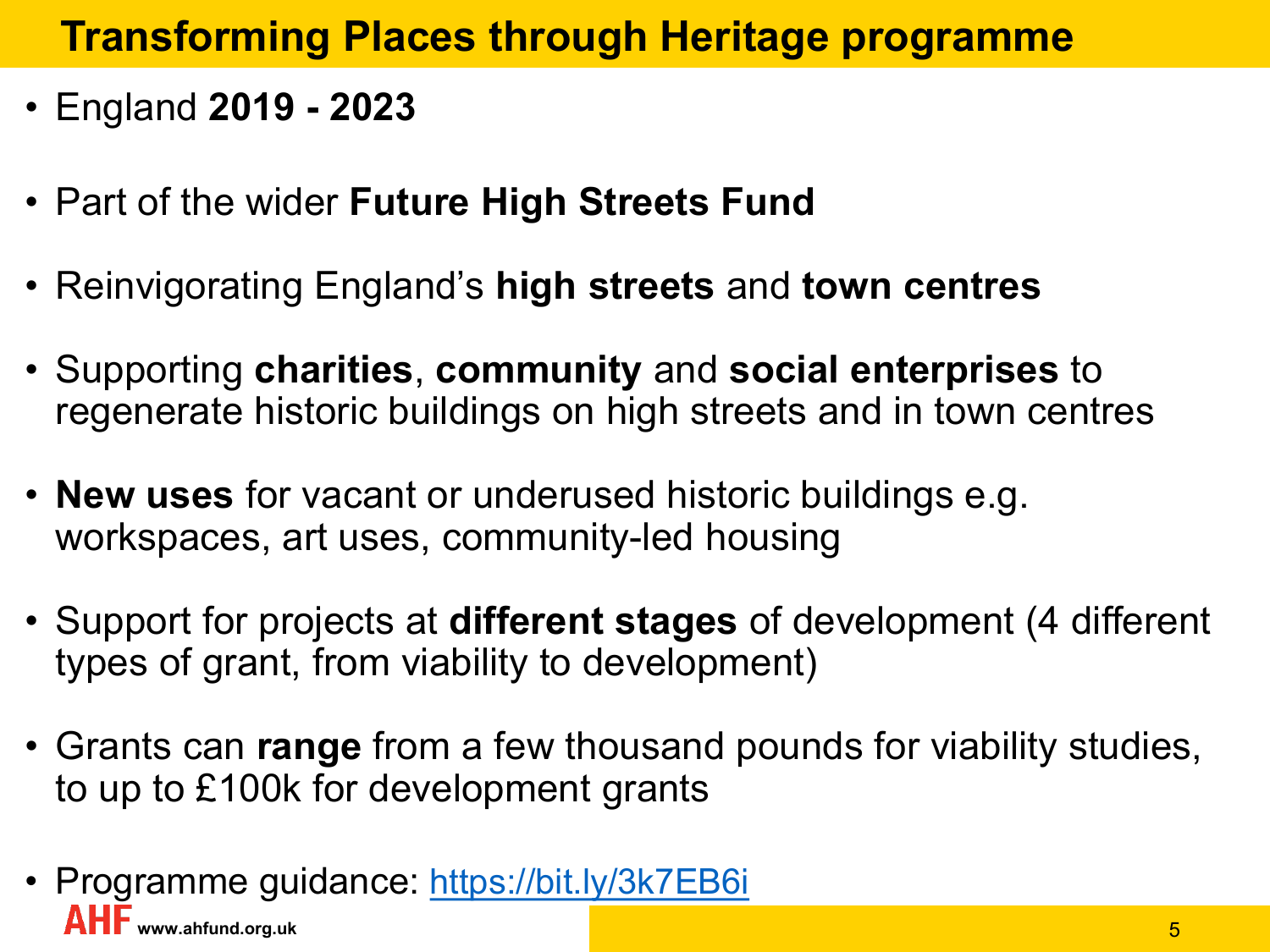- Project involves a **heritage building** located in a **high street** or town centre in England; and
- Location is the focus of a **wider place-based regeneration strategy** or initiative which aims to revitalise the high street or town centre; and
- **Not-for-private-profit organisation**:
	- o Unincorporated charities (for Project Viability Grants only)
	- o Charitable Incorporated Organisations (CIOs)
	- o Charitable Companies Limited by Guarantee
	- o Charitable Community Benefit Societies
	- o Community Benefit Societies
	- o Not-for-private-profit Companies Limited by Guarantee
	- o Community Interest Companies (CICs) Limited by Guarantee
	- o Co-operatives
	- o Parish and Town Councils

o Involves **significant change** – change of use, change of ownership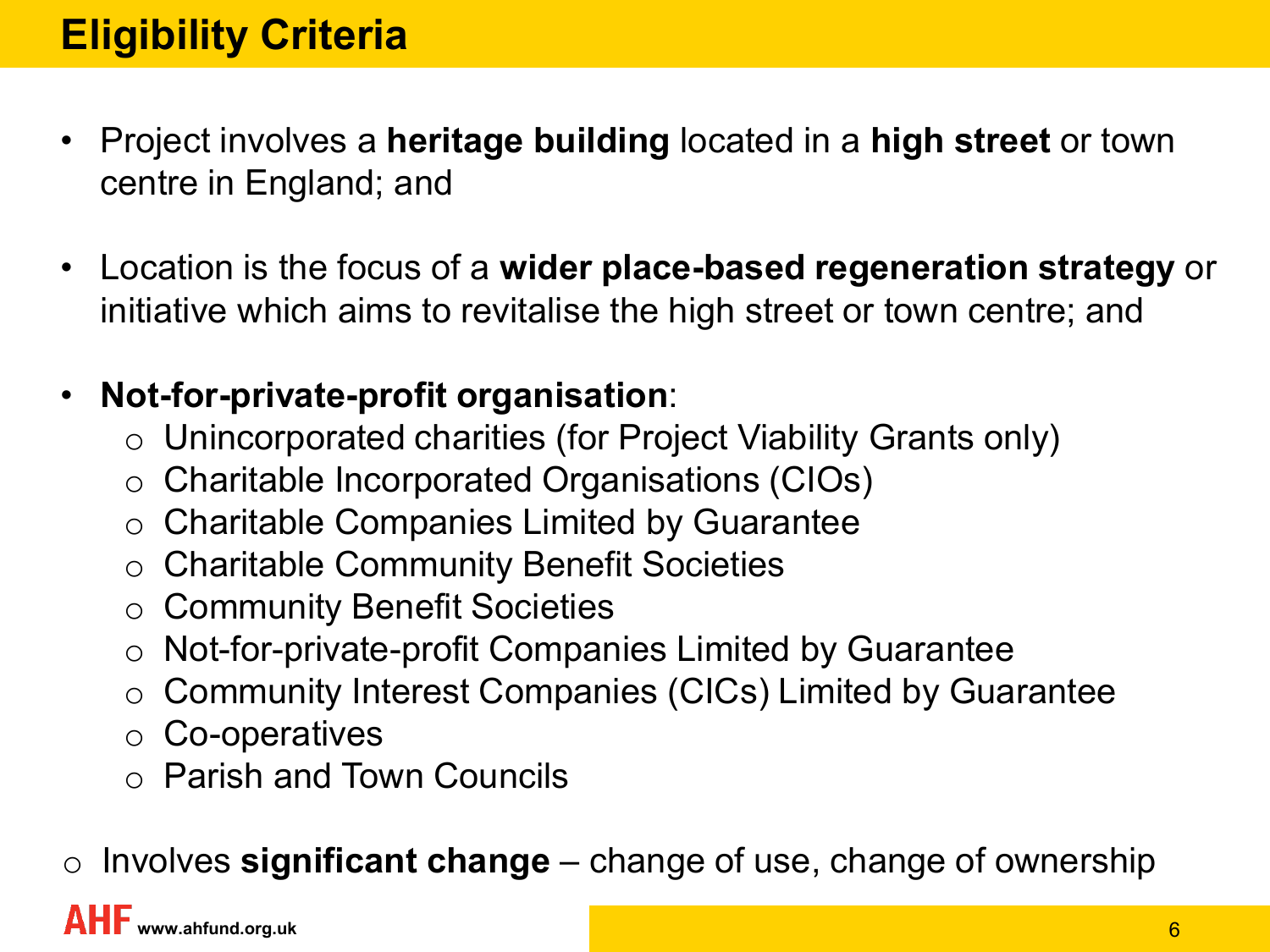## **Place-based initiatives**

- **Future High Streets Fund**
	- 72 locations
	- [£830 million funding boost for high streets -](https://www.gov.uk/government/news/830-million-funding-boost-for-high-streets) GOV.UK (www.gov.uk)

#### • **High Street Heritage Action Zone**

- Historic England initiative
- 68 locations, including Barnsley, Huddersfield, Hull, Leeds, Selby, Skipton, Sowerby Bridge and Wakefield
- [https://historicengland.org.uk/services-skills/heritage-action](https://historicengland.org.uk/services-skills/heritage-action-zones/regenerating-historic-high-streets/)[zones/regenerating-historic-high-streets/](https://historicengland.org.uk/services-skills/heritage-action-zones/regenerating-historic-high-streets/)

#### • **Heritage Action Zone**

- Historic England initiative
- 20 locations, including Dewsbury, Greater Grimsby, and Hull
- [https://historicengland.org.uk/services-skills/heritage-action-zones/breathe](https://historicengland.org.uk/services-skills/heritage-action-zones/breathe-new-life-into-old-places-through-heritage-action-zones/)[new-life-into-old-places-through-heritage-action-zones/](https://historicengland.org.uk/services-skills/heritage-action-zones/breathe-new-life-into-old-places-through-heritage-action-zones/)
- **Towns Fund**
	- 101 invited to develop proposals
	- [Town Deals: full list of 101 offers -](https://www.gov.uk/government/publications/town-deals-full-list-of-101-offers/town-deals-full-list-of-101-offers) GOV.UK (www.gov.uk)
- **AHF** www.ahfund.org.uk 7 • And more recent funding… Levelling Up Fund and Community Ownership Fund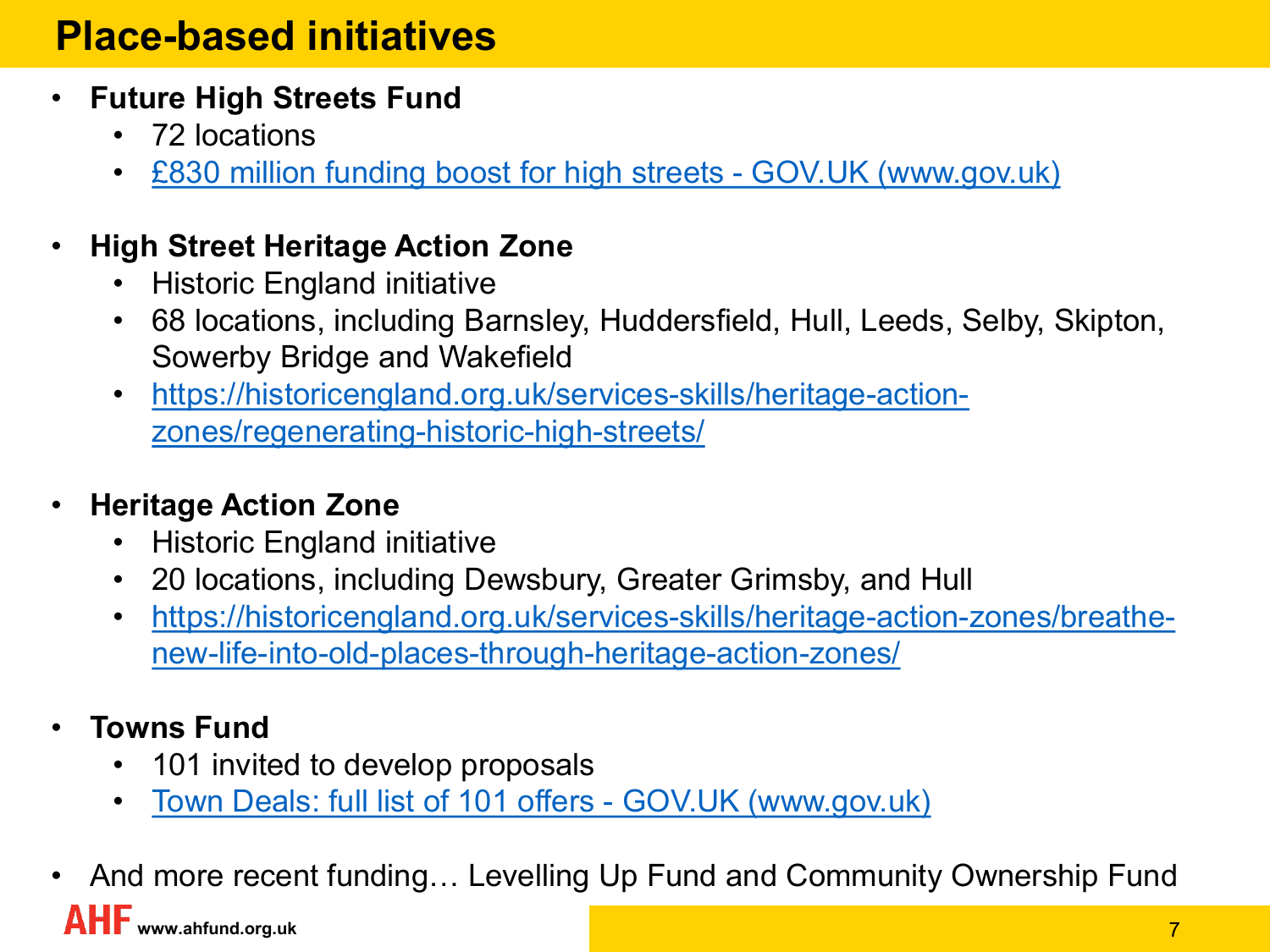## **Project Viability Grants**

Up to **£15,000** and up to 100% of costs

To explore the different **options** for re-use, or to test a single option

Usually include:

- initial **assessment** of the building's condition and repair needs,
- outline **design solutions sympathetic** to its heritage value,
- outline **cost of the works** needed to repair and convert the building
- outline **business case** for the possible uses

#### **[Project Viability Report](https://static1.squarespace.com/static/554207b8e4b01b6210bbfd56/t/5d27230b0ddee20001e35f20/1562845966717/AHF_+Project+Viability+Appraisal+guidance_2019.pdf)** is the main output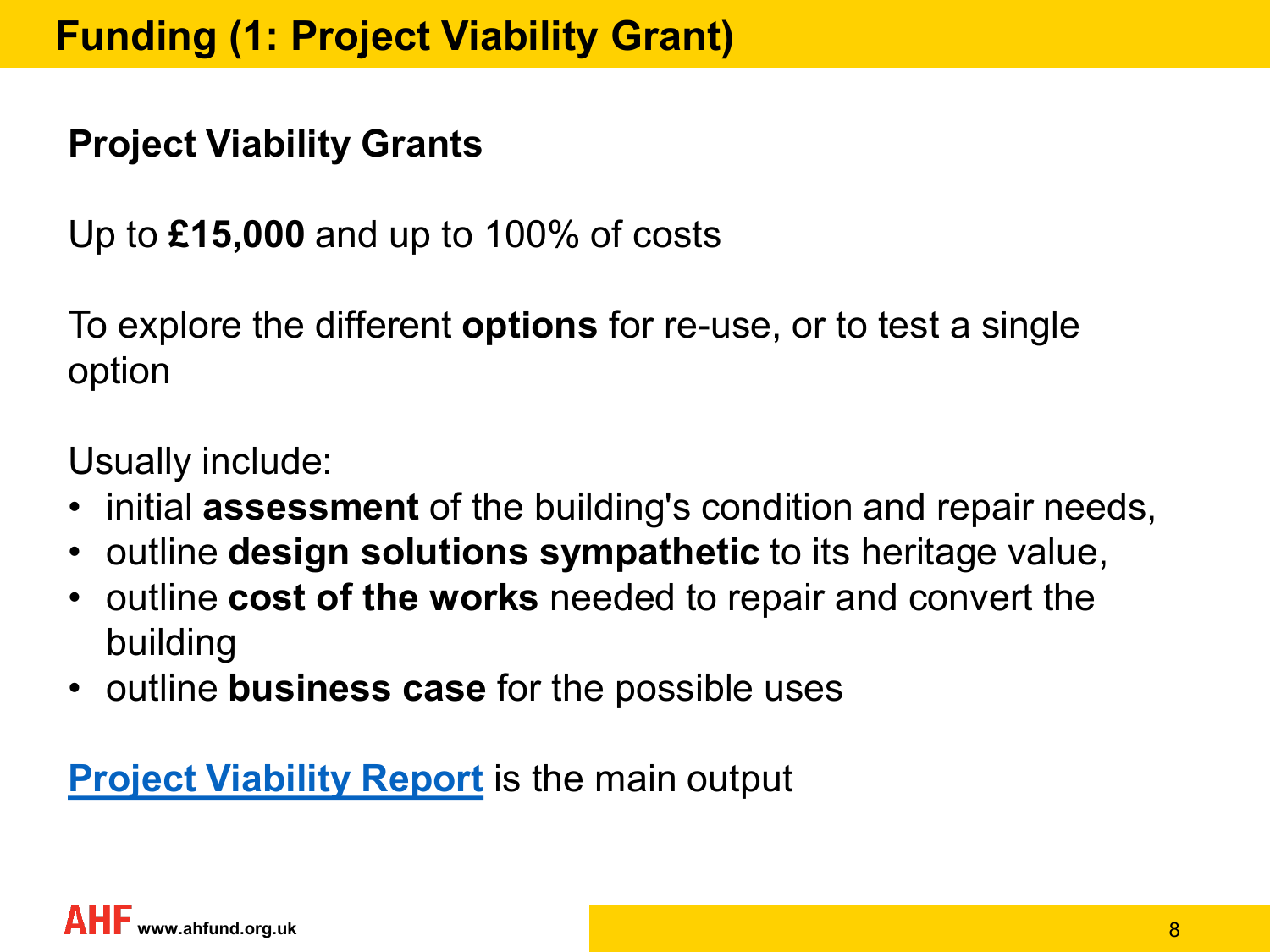## **Funding (2: Project Development Grant)**

## **Project Development Grants**

Up to **£100,000** and up to 90% of the costs

To **develop a capital projec**t to the next stage

May include:

- developing the technical and design details;
- project manager;
- refining business plan;
- building community engagement; and
- preparing funding bids.

Must first demonstrate the proposal is viable

Could be more than one grant over time, enabling projects to move forward in stages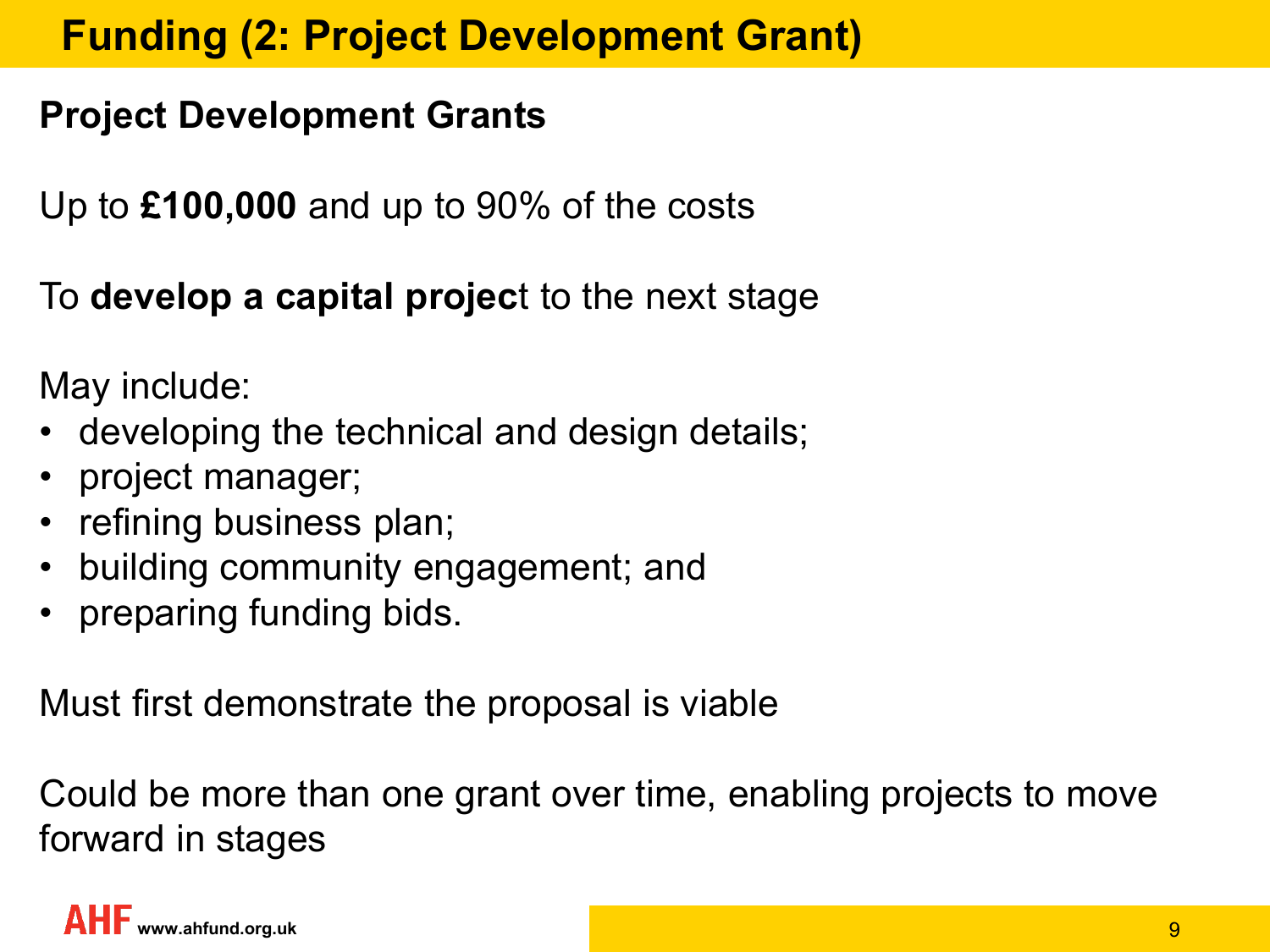## **Funding (3: Crowdfunding Challenge Grant)**

## **Crowdfunding Challenge Grants**

Up to **£25,000** to match **£ for £** the amount raised through a crowdfunding campaign

To **develop** plans for the project, or towards **capital** works, or a combination of the two

Must demonstrate the proposal is viable and the fundraising target is realistic

Organisations can choose the crowdfunding platform for their campaigns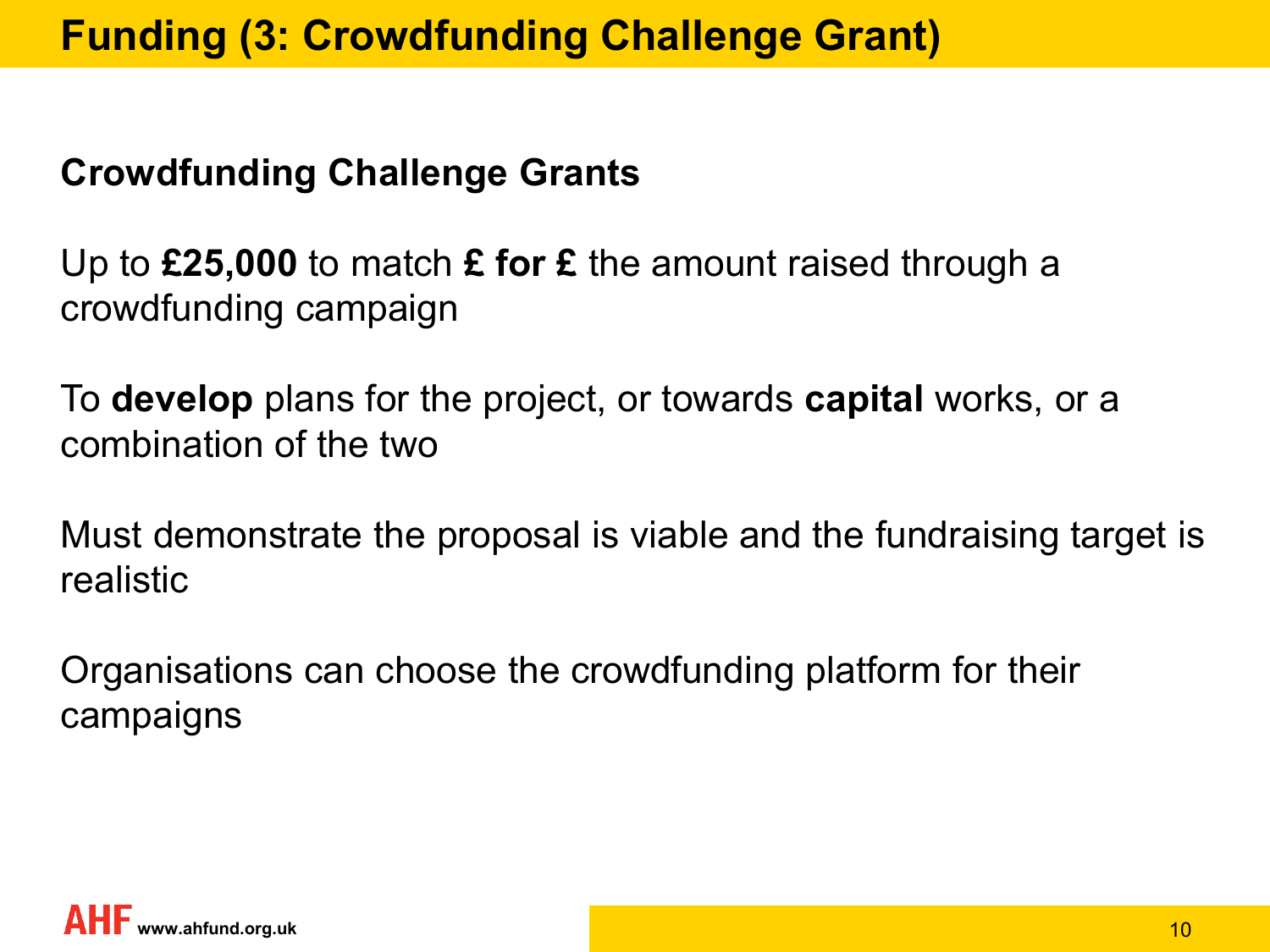#### **Community Shares Booster**

Up to **£50,000 £ for £** raised through a community shares scheme

To **develop** plans for the project, or towards **capital** works, or a combination of the two

Must demonstrate the proposal is viable and the fundraising target is realistic

Managed by Co-ops UK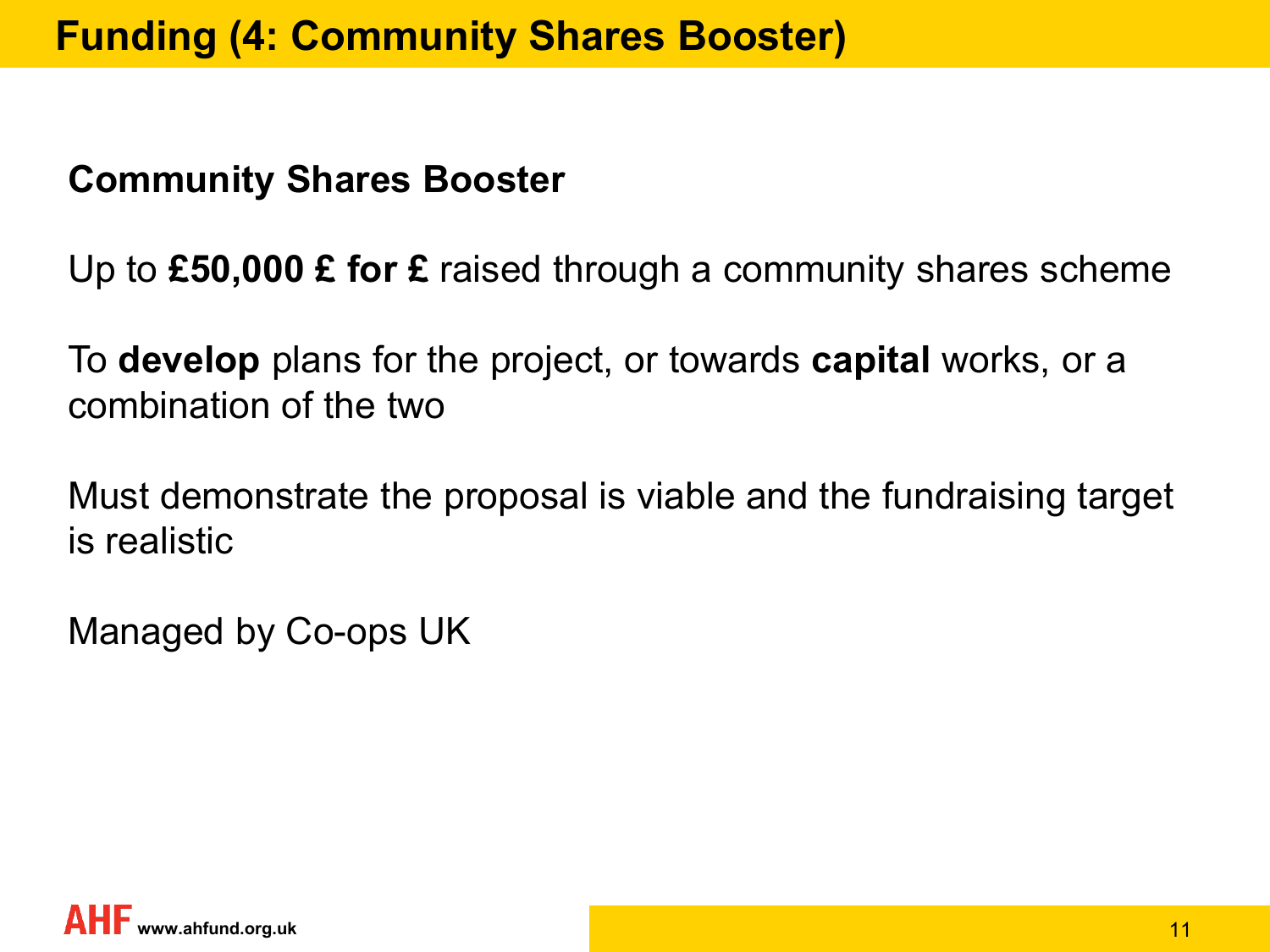## **Want to find out more?**

Submit an online enquiry form via our website: **Enquiry | The** [Architectural Heritage Fund \(ahfund.org.uk\)](https://ahfund.org.uk/enquiry)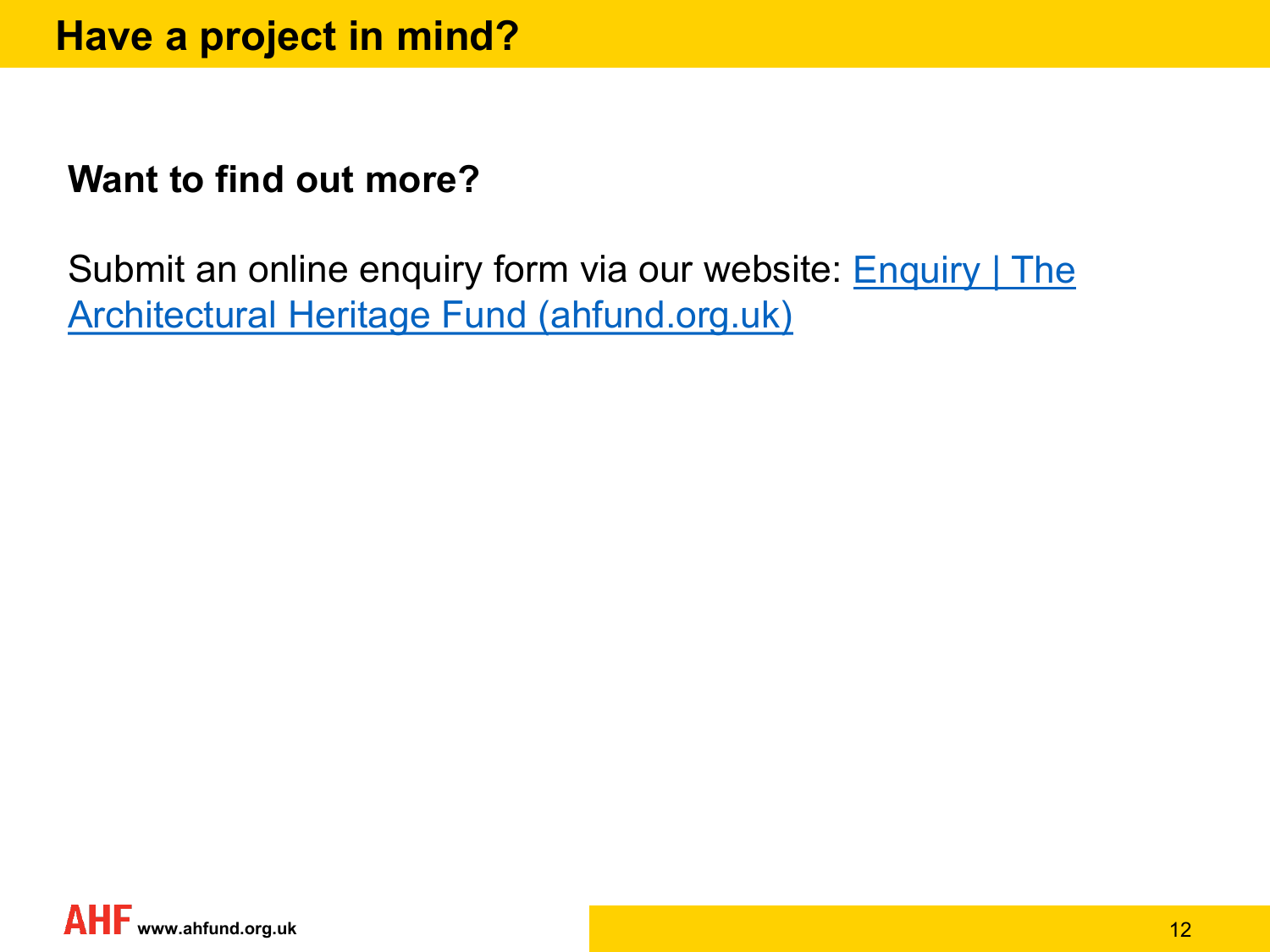#### **Case studies**



**Grantee:** Barnsley Civic Enterprise Ltd **Project:** The Civic **Heritage:** Late C19th, Grade II listed **Area initiative:** HSHAZ, FHSF **Grant: Development x2 End use:** Café/bar, housing, new theatre space, rehearsal rooms, community space and reposition gallery

**Grantee:** Peacock and Verity Community Spaces Ltd **Project:** Reah's, Ripon **Heritage:** C18th, Conservation Area **Area initiative:** Neighbourhood Plan **Grant:** Viability and development **End use:** Affordable housing, Edwardianthemed tea room, flexible space

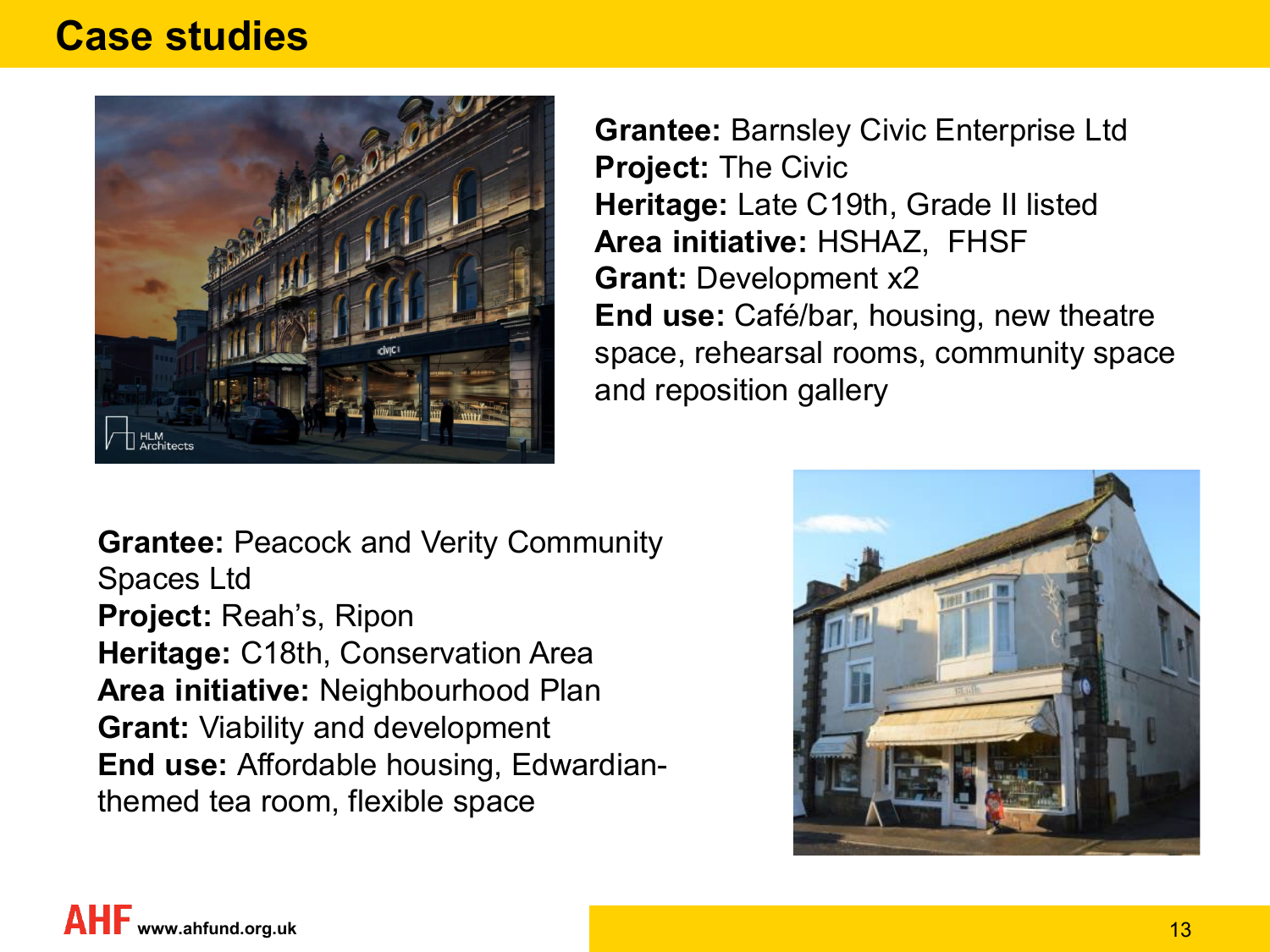

**Grantee:** Great Grimsby Ice Factory Trust **Project: Peterson's and Building 89 Heritage:** Late C19th, Grade II listed **Area initiative:** HAZ, Towns Deal, FHSF **Grant:** AHF: Viability, development, capital and loan

**End use:** Restoration to traditional smokehouse, mixed-use space including offices, café and meeting areas.